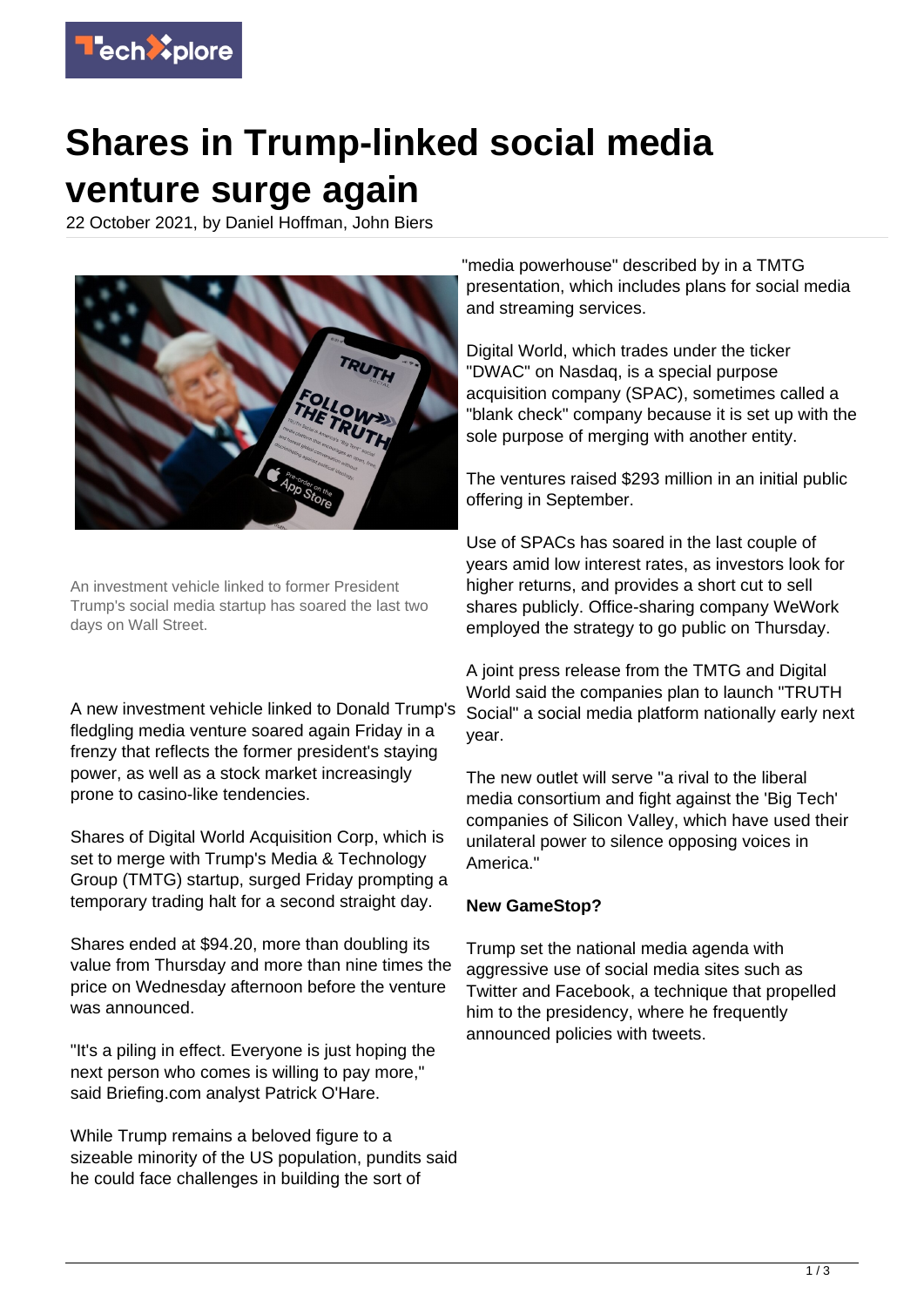



Donald Trump was banned from leading social media platforms over his role in the January 6 riots at which his supporters built a gallows for political opponents.

But the former president was tossed from both platforms after he goaded supporters into a violent takeover of the US Capitol on January 6 of this year while falsely claiming election results were fraudulent.

In the wake of those events, Trump's hotel business lost key deals with the Professional Golf Association, among other groups.

Following the Trump deal, Saba Capital sold most of its shares in Digital World in a reprimand of the former president, The New York Times reported.

While Trump has been underestimated before, some commentators noted that TMTG will face hurdles.

In the aftermath of January 6, the conservative social [media](https://techxplore.com/tags/media/) site Parler was cut off from platforms operated by Amazon, Apple and Google because of concerns on how it was policing content that incited violence.

Rich Greenfield, partner at research firm LightShed Ventures, said TMTG likewise could get "boxed out" since it is not initially focusing on building its own Internet infrastructure.

"If it's like Parler, they're going to run into the same

problem," Greenfield told CNBC.

Other experts noted that successful [social media](https://techxplore.com/tags/social+media/) firms require a growing mass of users who post frequently, a challenge to recreate given the existing platforms.

The jump in the DWAC share price is reminiscent of outsized gains earlier this year by GameStop and other so-called "meme" stocks that soared in ways detached from business fundamentals, O'Hare said.

"It's gambling," he added. "There is no fundamental reason you're seeing the moves you're seeing."

Some on Wall Street Bets, a Reddit platform central to the meme stock phenomenon, also saw parallels.

"Turns out that DWAC was the new GME," one user wrote, referring to GameStop's ticker symbol.

© 2021 AFP